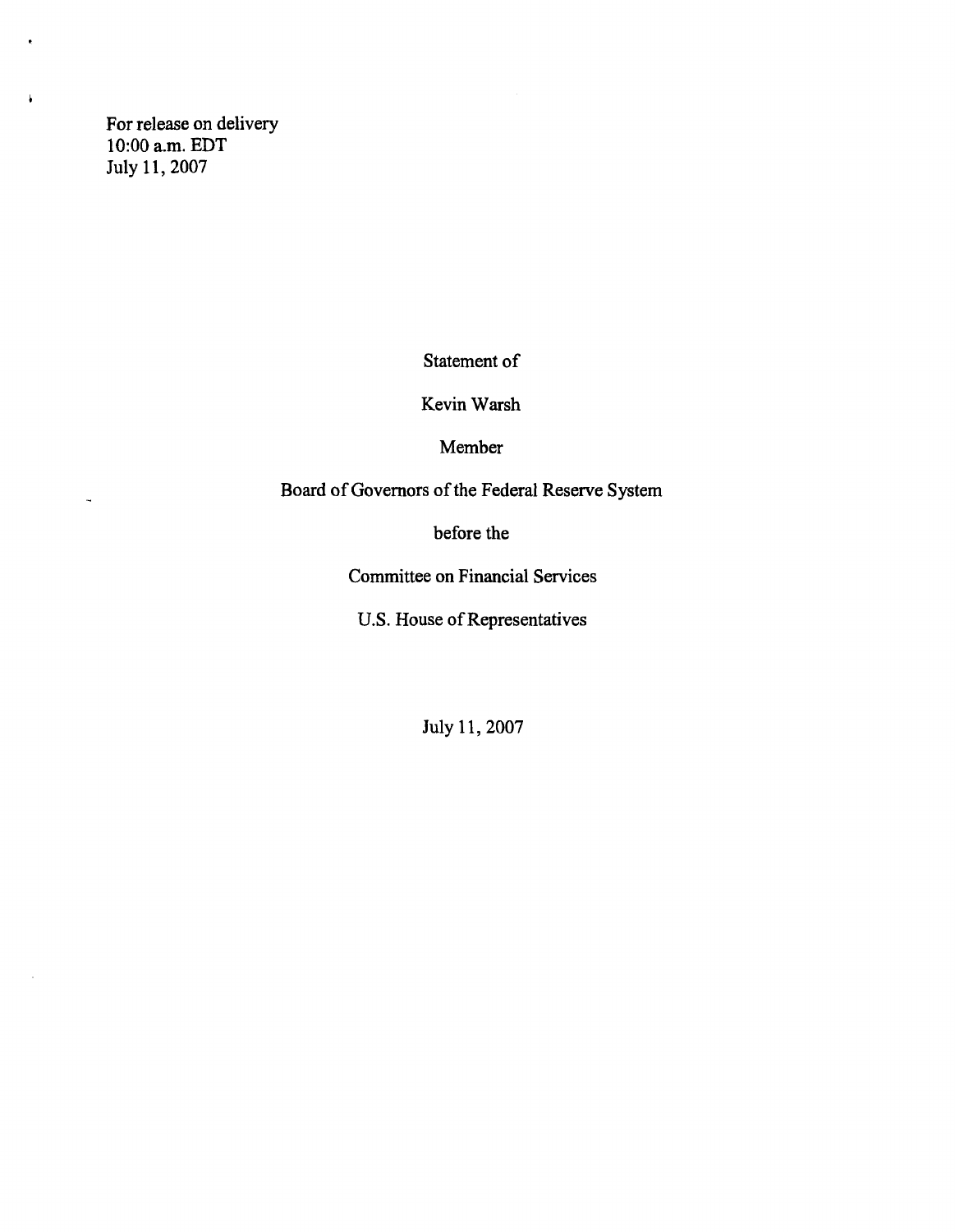Chairman Frank, Ranking Member Bachus, and other members of the Committee, I appreciate the opportunity to appear today on behalf of the Board of Governors of the Federal Reserve System to discuss the systemic risk implications of the growth of hedge funds.

The Board believes that the increased scale and scope of hedge funds has brought significant net benefits to financial markets. Indeed, hedge funds have the potential to reduce systemic risk by dispersing risks more broadly and by serving as a large pool of opportunistic capital that can stabilize financial markets in the event of disturbances. At the same time, the recent growth of hedge funds presents some formidable challenges to the achievement of public policy objectives, including significant risk-management challenges to market participants. If market participants prove unwilling or unable to meet these challenges, losses in the hedge fund sector could pose significant risks to financial stability.

The Board believes that the "Principles and Guidelines Regarding Private Pools of Capital" issued by the President's Working Group on Financial Markets (PWG) in February provides a sound framework for addressing these challenges associated with hedge funds, including the potential for systemic risk.<sup>1</sup> The Board shares the considered judgment of the PWG: the most effective mechanism for limiting systemic risks from hedge funds is market discipline; and, the most important providers of market discipline are the large, global commercial and investment banks that are their principal creditors and counterparties.

The emphasis on market discipline neither endorses the status quo nor implies a passive role for government. In recent years, the global banks have significantly strengthened their practices and procedures for managing risk exposures to hedge funds. But, further progress on this front is needed—in no small part because of the increasing complexity of structured credit

**<sup>1</sup> [www.ustreas.gov/press/releases/hp272.htm](http://www.ustreas.gov/press/releases/hp272.htm)**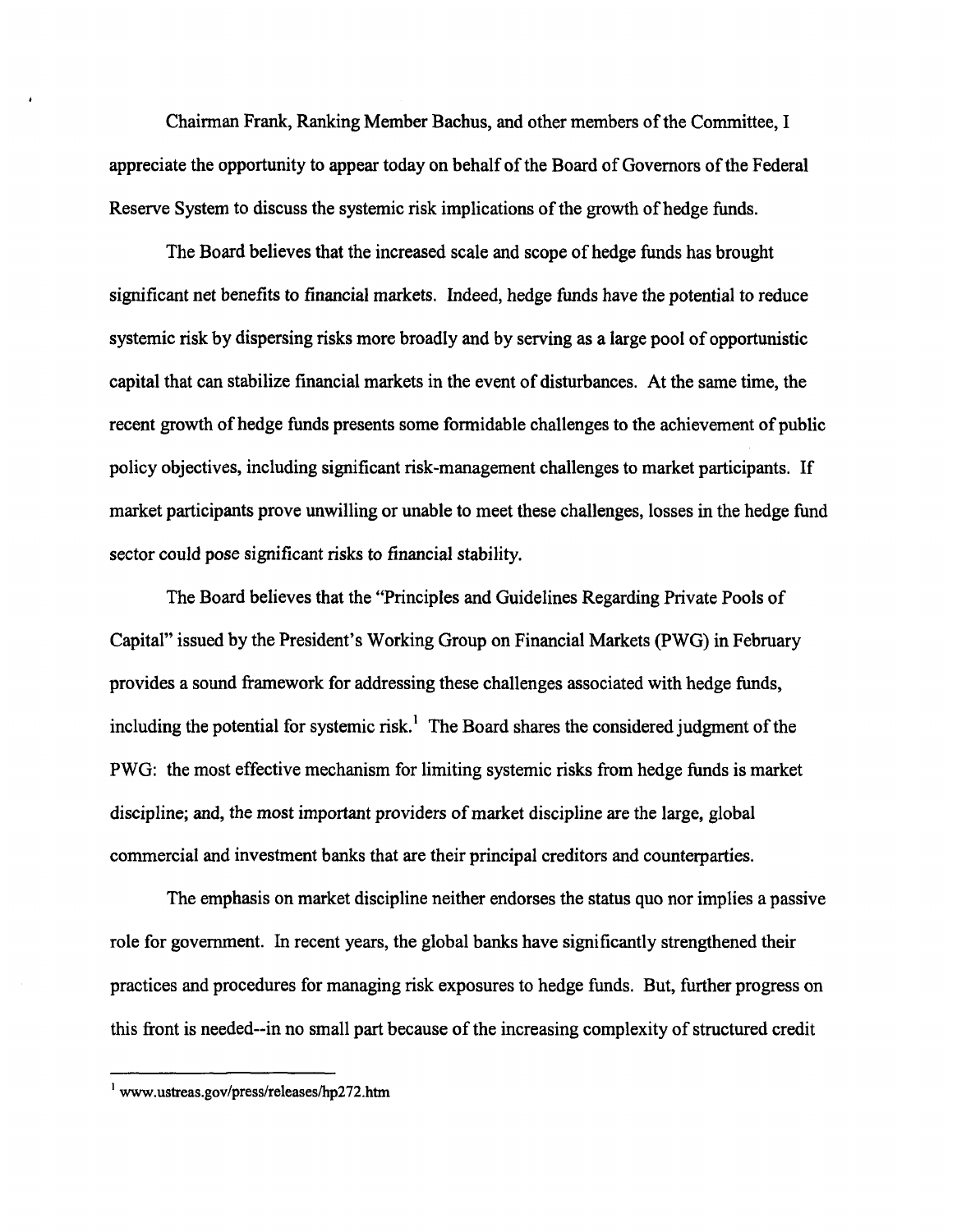products such as collateralized debt obligations.<sup>2</sup> The Board believes that even those banks with the most sophisticated risk-management practices must further strengthen their enterprise-wide systems to put the PWG Principles fully into practice.

As the PWG Principles rightly emphasize, supervisors of global banks are responsible for promoting market discipline by monitoring and evaluating banks' management of their exposures to hedge funds. As the umbrella supervisor of U.S. bank holding companies, the Federal Reserve continues to pay keen attention to hedge fund exposures and is working to ensure stronger risk-management practices. In addition, through the Federal Reserve Bank of New York, the Federal Reserve is actively facilitating collaboration and coordination among domestic and international supervisors of the global banks that are key counterparties and creditors of hedge funds. This area of significant focus-targeting management of exposures to hedge funds—is part of a broader, comprehensive set of supervisory initiatives that seeks to ensure that banks' risk-management practices and market infrastructures are sufficiently robust to cope with stresses that may accompany a deterioration of market conditions.

To that end, the Federal Reserve has been focusing on five key supervisory initiatives: (1) comprehensive reviews of firms' stress-testing practices; (2) a multilateral supervisory assessment of the leading global banks' current practices for managing their exposures to hedge funds; (3) a review of the risks associated with the rapid growth of "leveraged lending"; (4) a new assessment of practices to manage liquidity risk; and (5) continued efforts to reduce risks associated with weaknesses in the clearing and settlement of credit derivatives and other overthe-counter (OTC) derivatives.

 $-2 -$ 

 $2$  A collateralized debt obligation (CDO) is a security that entitles the purchaser to some portion of the cash flows from a portfolio of assets, which may include bonds, loans, mortgage-backed securities, or other CDOs. For a given **pool, CDOs designated as senior debt, mezzanine debt, subordinated debt, and equity often are issued.**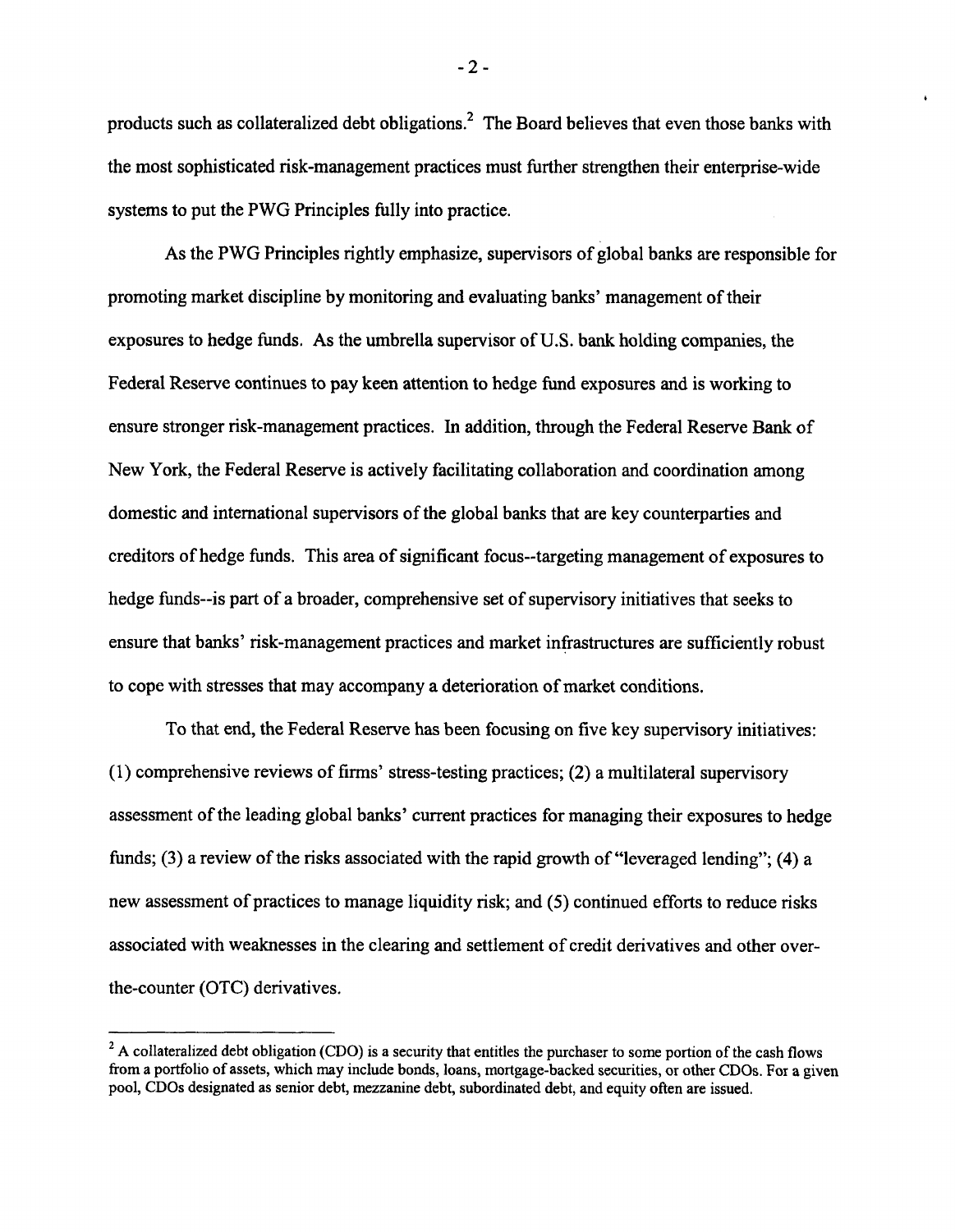Indeed, this Committee should be assured that the Federal Reserve has taken on these initiatives with great purpose and resolve. These initiatives are fully consistent with the founding purpose assigned to the Federal Reserve by Congress: to help mitigate the risks to the financialsystem and the broader economy caused by periodic bouts of instability and financial stress.

#### **Hedge Funds**

Although there is no precise legal definition, the term "hedge fund" generally refers to a pooled investment vehicle that is privately organized, administered by a professional investment manager, and not widely available to the public. The assets, investment strategies, and risk profiles of funds that meet this broad definition are quite diverse. In no sense are hedge funds an "asset class," like stocks, bonds, commodities, or real estate. While some hedge funds pursue investment strategies similar to those pursued by private equity funds, the strategies of the sector as a whole are quite varied. Some hedge funds are highly leveraged, while many use little or no leverage.

The hedge fund sector has grown very rapidly in recent years. By the end of 2006, more than 9,000 funds managed more than  $$1-1/2$  trillion of assets.<sup>3</sup> Assets managed in the United States are estimated to account for about 60 percent of the total. The hedge fund industry remains small relative to the U.S. mutual fund industry, which included more than 8,000 funds with about  $$10-1/2$  trillion of assets under management at the end of 2006.<sup>4</sup> Hedge funds, however, can make greater use of leverage than mutual funds. Their market impact is further magnified by the active trading of some funds. The aggregate trading volumes of hedge funds

**<sup>3</sup> [www.fsforam.org/publications/HLI\\_Update-finalwithoutembargo](http://www.fsforam.org/publications/HLI_Update-finalwithoutembargo) 19May07.pdf**

**<sup>4</sup> See Investment Company Institute (2007),** *2007 Investment Company Fact Book* **(Washington, D.C.: ICI, May).**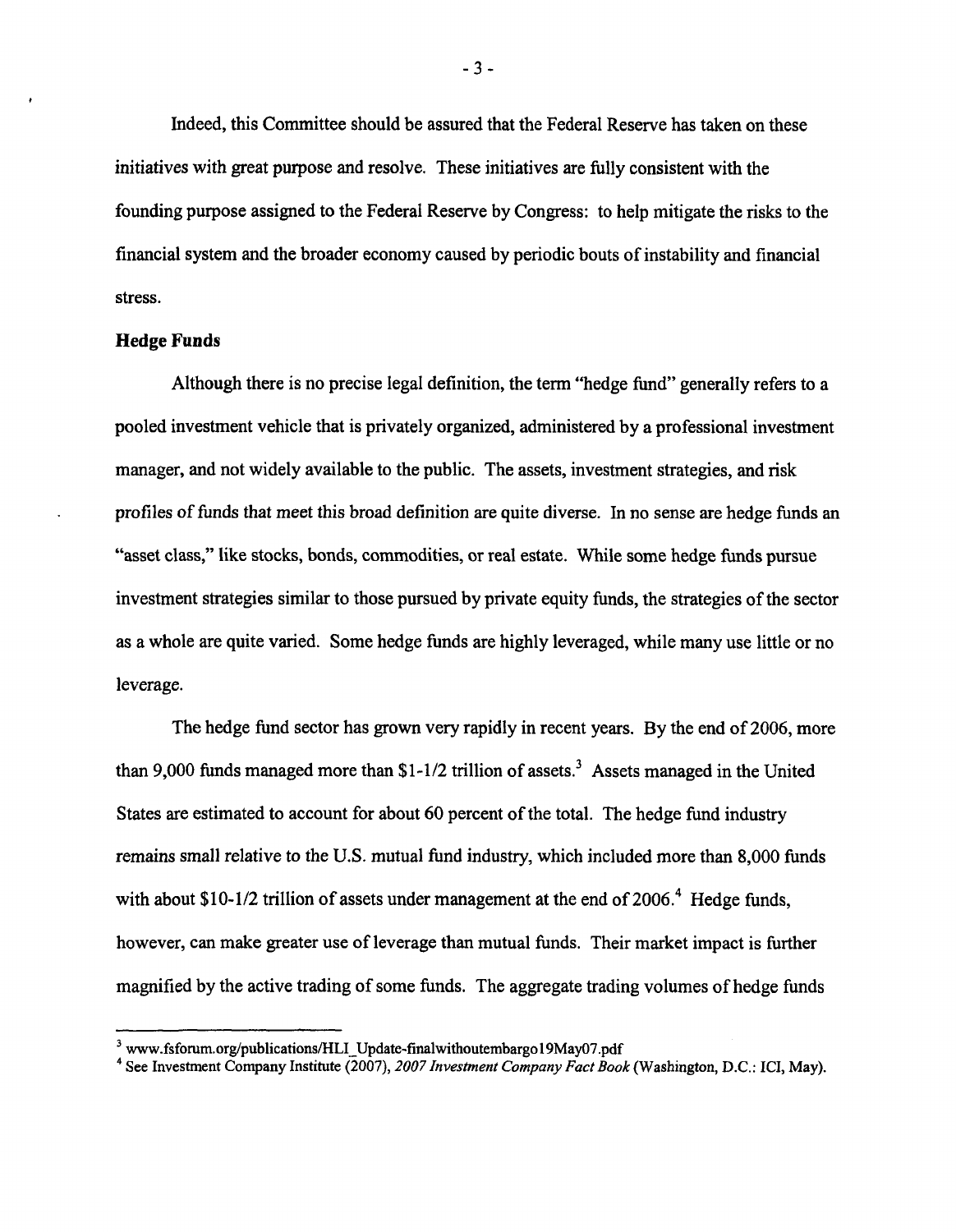reportedly account for significant shares of total trading volumes in some segments of the financial markets.<sup>5</sup>

# **Possible Implications of Hedge Fund Growth for Financial Stability and Systemic Risk**

In important respects, the activities of hedge funds tend to foster financial stability. They are significant providers of liquidity across the financial markets. Many hedge funds are devoted to exploiting arbitrage opportunities that emerge when financial asset prices become misaligned. For example, when interest rates spiked in the summer of 2003, demands by hedgers of mortgage prepayment risks strained the liquidity of interest rate options markets, sending option prices soaring. Some hedge funds saw profit opportunities in selling interest rate options, and their actions helped restore liquidity to the markets and reduced the cost of hedging.

The growth of hedge funds has also contributed to a broader dispersion of risks in the financial system, which thus far seems to have made the financial system somewhat less volatile. For example, in 2001 and 2002, significant losses caused by corporate bond defaults were absorbed without causing any discernible stress in the financial system. This experience contrasted with earlier periods when financial risks were concentrated at banks and other insured depositories. In those earlier periods, declines in asset prices created considerable financial and economic stress-the losses produced failures of many depositories and severely impaired the capital and lending capacity of others.

At the same time, the growth of hedge funds clearly presents risk-management challenges to participants in financial markets. If those risk-management challenges are not addressed successfully, problems in the hedge fund sector could pose risks to the broader financial system.

- 4 -

**<sup>5</sup> Greenwich Associates (2004), "Hedge Funds: The End of the Beginning?", December; Greenwich Associates (2006), "For Hedge Funds, Fixed-Income Trading Volumes Soar, While Costs Take on New Importance," December.**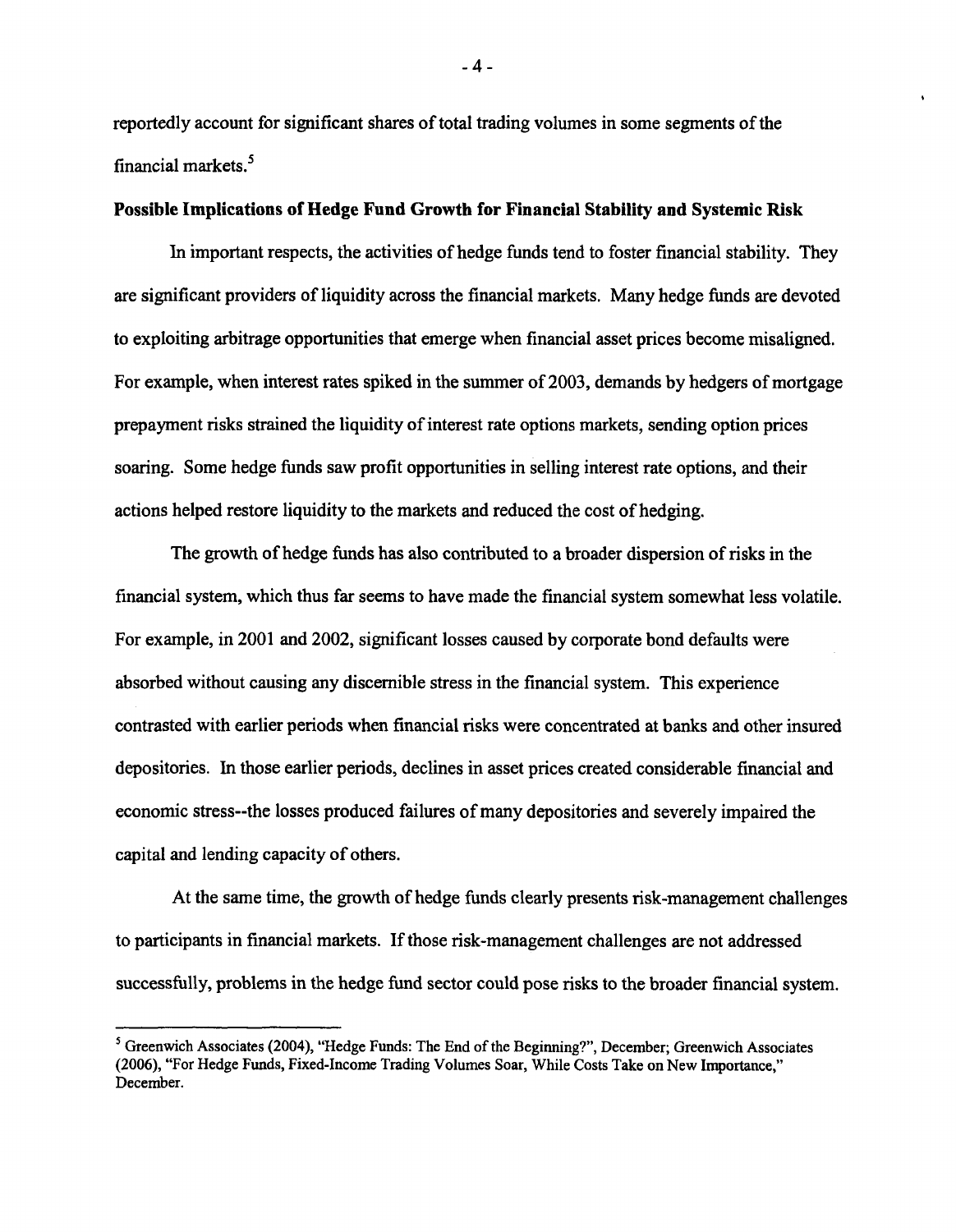For example, when the hedge fund Long-Term Capital Management (LTCM) nearly failed in September 1998, market participants were concerned that LTCM's losses would force liquidation of its very large positions in a wide range of financial markets, which could amplify price movements and erode market liquidity. Indeed, the primary factor that induced LTCM's counterparties and creditors to recapitalize the institution was their fear that liquidation of LTCM's positions would adversely affect the value of their own trading positions and their exposures to other counterparties.

In recent months, many market participants have expressed concern that a widening of credit spreads from relatively narrow levels could lead to hedge fund losses that would make funds unwilling or unable to maintain their existing positions, thus potentially eroding market liquidity. Such circumstances could pose significant challenges to hedge funds' counterparties and creditors and perhaps to other market participants. Thus far, however, the repricing of credit risk does not appear to have imposed significant strains on the financial system.

### **Limiting Potential Systemic Risks from Hedge Funds**

Since the LTCM episode, policymakers have continued to discuss the best approach to limiting potential systemic risks from the activities of hedge funds. In the immediate aftermath of the episode, the PWG studied the implications for financial stability and published its conclusions in April 1999 in a report entitled "Hedge Funds, Leverage, and the Lessons of Long-Term Capital Management."<sup>6</sup> The report concluded that the episode had posed a threat to financial stability as a result of a breakdown in market discipline by its creditors and counterparties, which allowed LTCM to become leveraged excessively. The report concluded that the most effective means of limiting systemic risk from hedge funds was to reinvigorate

- 5 -

**<sup>6</sup> [www.treas.gov/press/releases/reports/hedgfund.pdf](http://www.treas.gov/press/releases/reports/hedgfund.pdf)**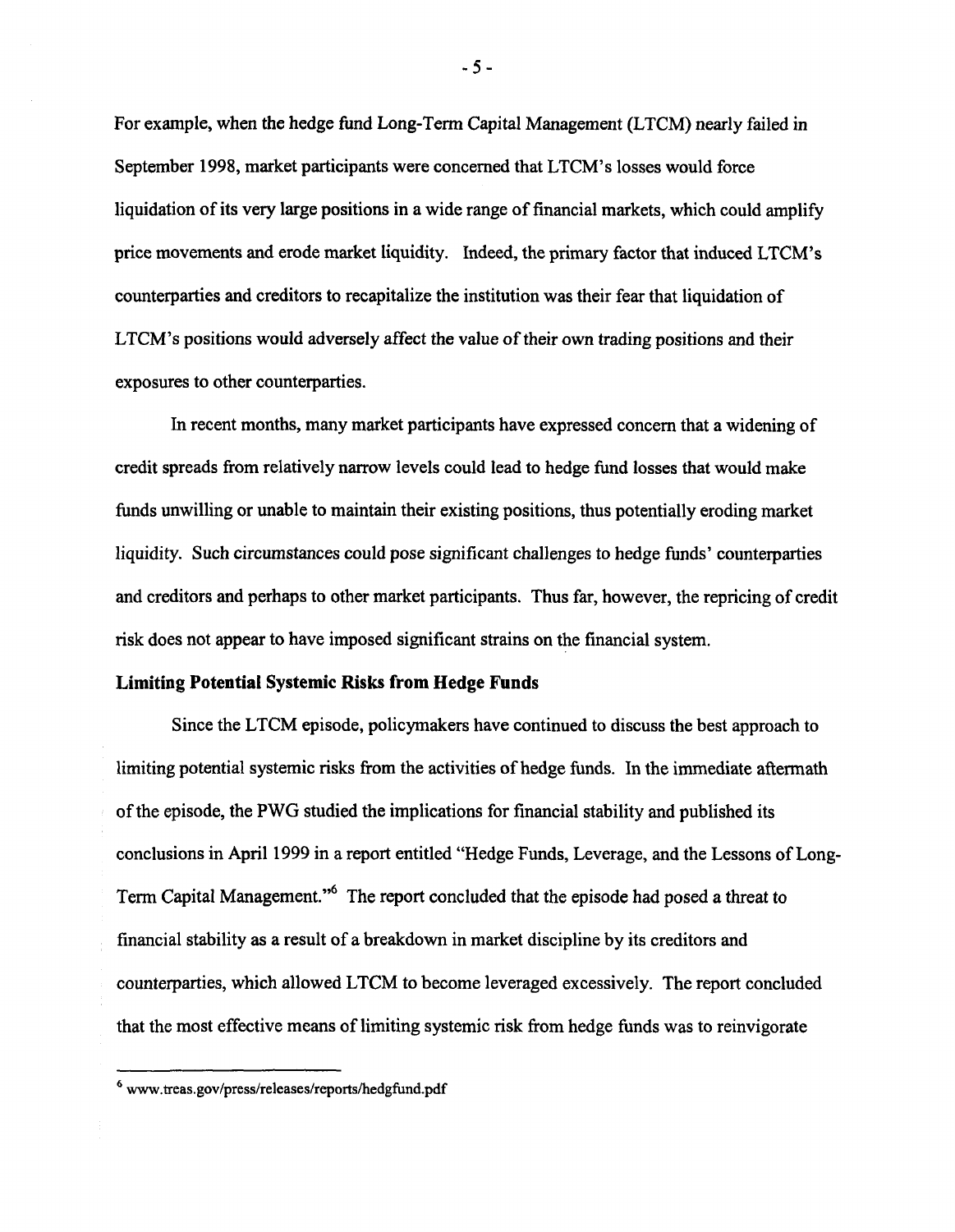market discipline. To that end, the PWG made various recommendations, which were directed primarily at enhancing credit risk management by hedge funds' creditors and counterparties.

Late last year, the PWG reassessed how best to address the challenges posed by the continued growth of the hedge fund sector. The results of that reassessment were reflected in the PWG's release on February 22 of this year of an "Agreement Among PWG and U.S. Agency Principals on Principles and Guidelines Regarding Private Pools of Capital." The term "private pools of capital" was intended broadly to describe pooled investment vehicles that are privately organized, administered by a professional manager, and not generally available to the public. Thus, the definition includes hedge funds, private equity funds, and venture capital funds. The PWG highlighted certain overarching principles, followed by principles that specifically addressed investor protection and systemic risk.

The balance of my testimony will focus on the application of the systemic risk principles to hedge funds. As I have noted, the overarching principle is that the most effective mechanism for limiting systemic risk from hedge funds is market discipline. In this regard, the 2007 PWG Principles are consistent with the 1999 PWG report. Four specific systemic risk principles set out by the PWG furnish guidance to four sets of parties that have important roles in imparting market discipline: creditors and counterparties, investors, hedge fund managers, and supervisors of creditors and counterparties.

The key creditors and counterparties of hedge funds are a relatively small group of global commercial and investment banks. These global banks provide credit to hedge funds through securities repurchase agreements (repos) and act as counterparties to the funds' OTC and exchange-traded derivatives. The terms at which these global banks transact with hedge funds can act as an important constraint on hedge fund leverage. Furthermore, losses to these global

 $-6 -$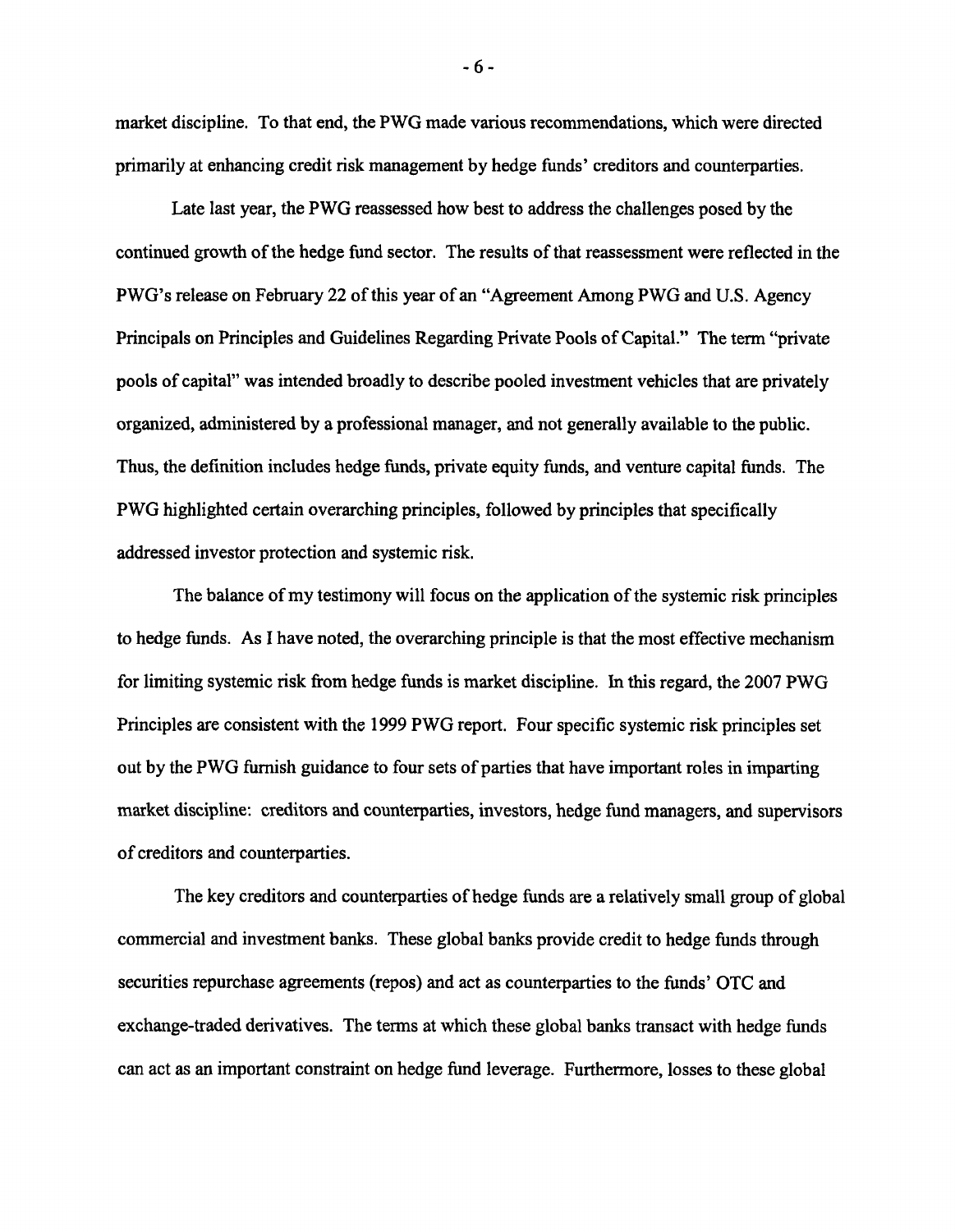banks from their credit exposures to hedge funds or from market disruptions that could accompany liquidation of hedge funds' positions are the most plausible channel through which excessive leverage by hedge funds could threaten the broader financial system or the real economy. Thus, the management by these banks of their exposures to hedge funds is extremely important.

The PWG Principles call upon the key counterparties to commit resources and maintain policies and procedures consistent with best practices for counterparty risk management. These policies and procedures relate to due diligence; exposure measurement, including stress testing; and margin requirements and other credit terms. There should be a strong correlation between the information held by a counterparty about a hedge fund's risk profile and the terms on which credit is extended. The principles indicate that counterparties should seek quantitative and qualitative indicators of a fund's exposures to market and credit risk and its vulnerabilities to liquidity pressures from counterparties and investors. When sufficient information is not forthcoming from a fund, a counterparty should correspondingly tighten its margin requirements and other credit terms.

Since 1999, foundations, endowments, public and private pension funds, and other institutions have become an increasingly significant source of capital to the hedge fund sector. These institutions, many of which are quite sophisticated, are another source of market discipline on risk-taking by hedge funds. Accordingly, the PWG Principles call upon investors to carefully evaluate the strategies and risk-management capabilities of hedge funds and to ensure that a fund's risk profile is compatible with the investor's appetite for risk. The Board supports the PWG's formation of an "investors group" to develop detailed guidelines for best practices for

- 7 -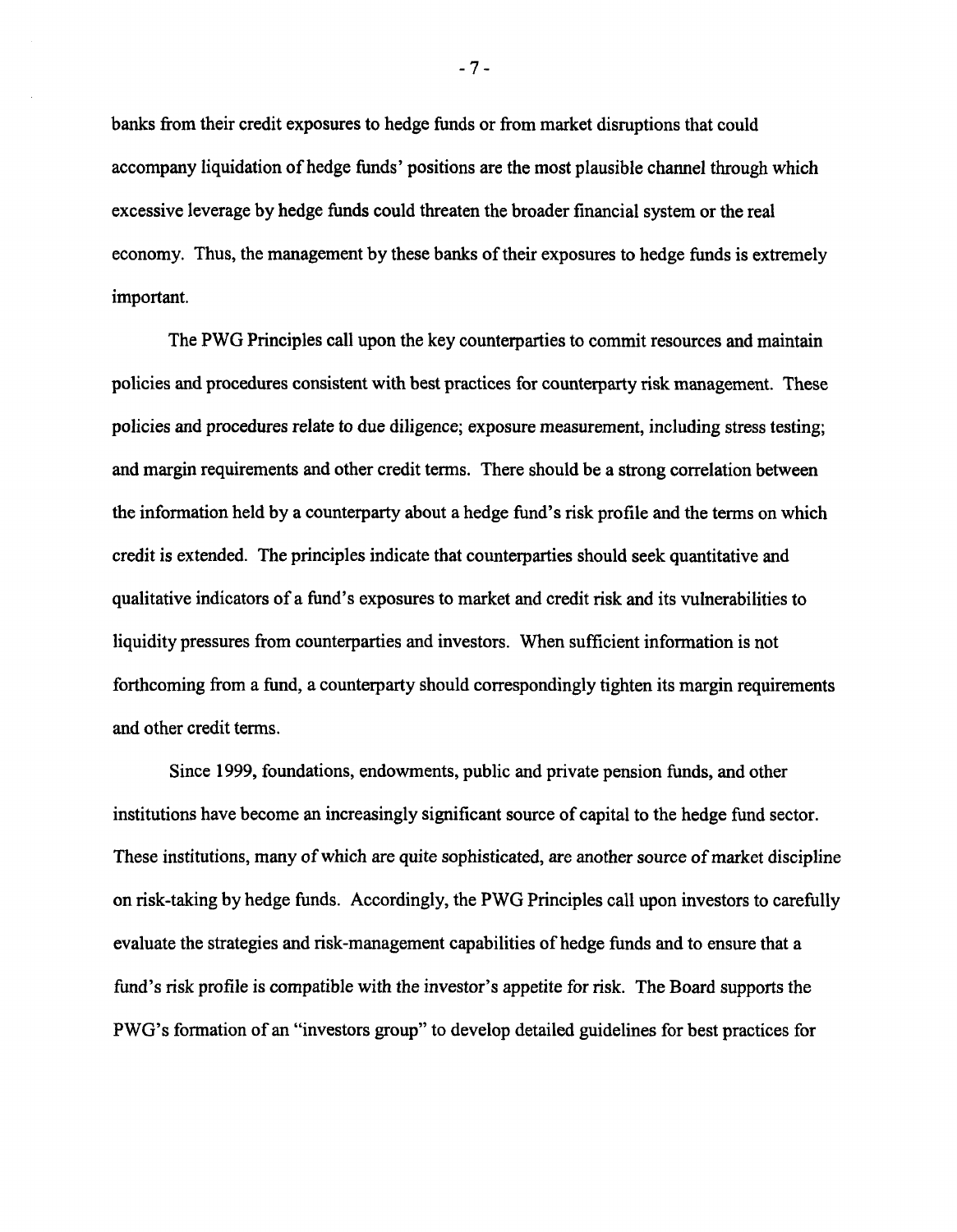investors in hedge funds, including practices relating to due diligence and ongoing assessments of a fund's risk profile.

Managers of hedge funds also can contribute to limiting the systemic risks from their activities. In particular, their management of funding liquidity risk is a crucial determinant of whether losses suffered by a fund in adverse market conditions spill over to their counterparties. Since 1999, the Managed Funds Association, the International Organization of Securities Commissions (IOSCO), and other organizations have issued and updated guidance on sound practices regarding valuation, risk management, and disclosure. The PWG Principles call for fund managers to meet those industry sound practices. Furthermore, the hedge fund industry should periodically review guidance on sound practices, and when necessary, enhance it. The Board supports the PWG's formation of a hedge fund "managers group" to review and enhance existing guidance on sound practices in light of the PWG Principles.

Finally, because all the key counterparties of hedge funds are subject to prudential regulation, their supervisors have a vital role to play in limiting systemic risks, including those that may emanate from hedge funds. The PWG Principles call for supervisors to communicate clearly to counterparties their expectations regarding prudent management of the counterparties' credit exposures to hedge funds and to other leveraged counterparties. The principles also emphasize the need for international policy coordination among the supervisors of the key counterparties, which are organized in the United States and several European countries.

### **The Federal Reserve's Responsibilities as a Banking Supervisor**

The Federal Reserve continues to work with other domestic and international prudential supervisors to communicate supervisory expectations with respect to prudent management of credit exposures to hedge funds and other leveraged counterparties. After the LTCM episode,

- 8 -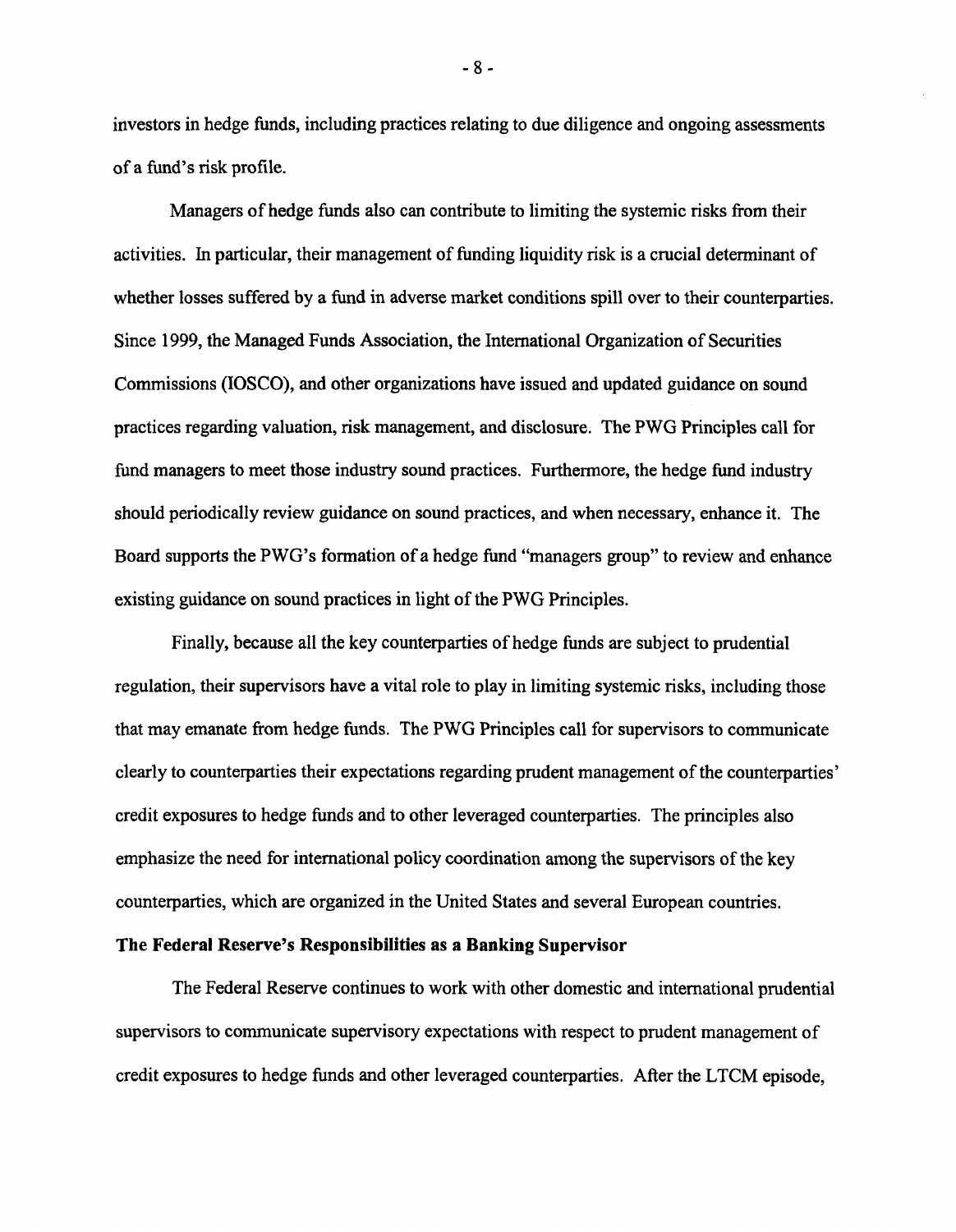the Federal Reserve contributed substantively to a report by the Basel Committee on Banking Supervision (BCBS) that identified sound practices for managing such exposures. These practices covered the overall strategy for credit risk management, the processes for information gathering and due diligence, the measurement and control of credit exposures, the limit-setting process, the use of collateral and other mechanisms for limiting losses, and the ongoing monitoring of positions and exposures. IOSCO issued similar supervisory guidance around the same time.

As the umbrella supervisor of U.S. bank holding companies, the Federal Reserve began issuing supervisory guidance on the management of counterparty credit risks in the early 1990s. The BCBS sound practices were incorporated in this guidance to reflect the lessons learned from the LTCM episode. Adherence to the guidance is assessed as part of examinations of the global banks that are among the principal hedge fund counterparties.

The Federal Reserve's supervision of counterparty risk management practices is part of a broader, more comprehensive set of supervisory initiatives. The goal of these initiatives is to assess whether global banks' risk-management practices and financial market infrastructures are sufficiently robust to cope with stresses that could accompany a deterioration of market conditions, including a deterioration that might result from the rapid liquidation of hedge funds' positions. As I will discuss in greater detail, those supervisory initiatives include (1) comprehensive reviews of firms' stress-testing practices; (2) a multilateral supervisory assessment of the leading global banks' current practices for managing their exposures to hedge funds; (3) a review of the risks associated with the rapid growth of "leveraged lending"; (4) a new assessment of practices to manage liquidity risk; and (5) continued efforts to reduce risks

- 9 -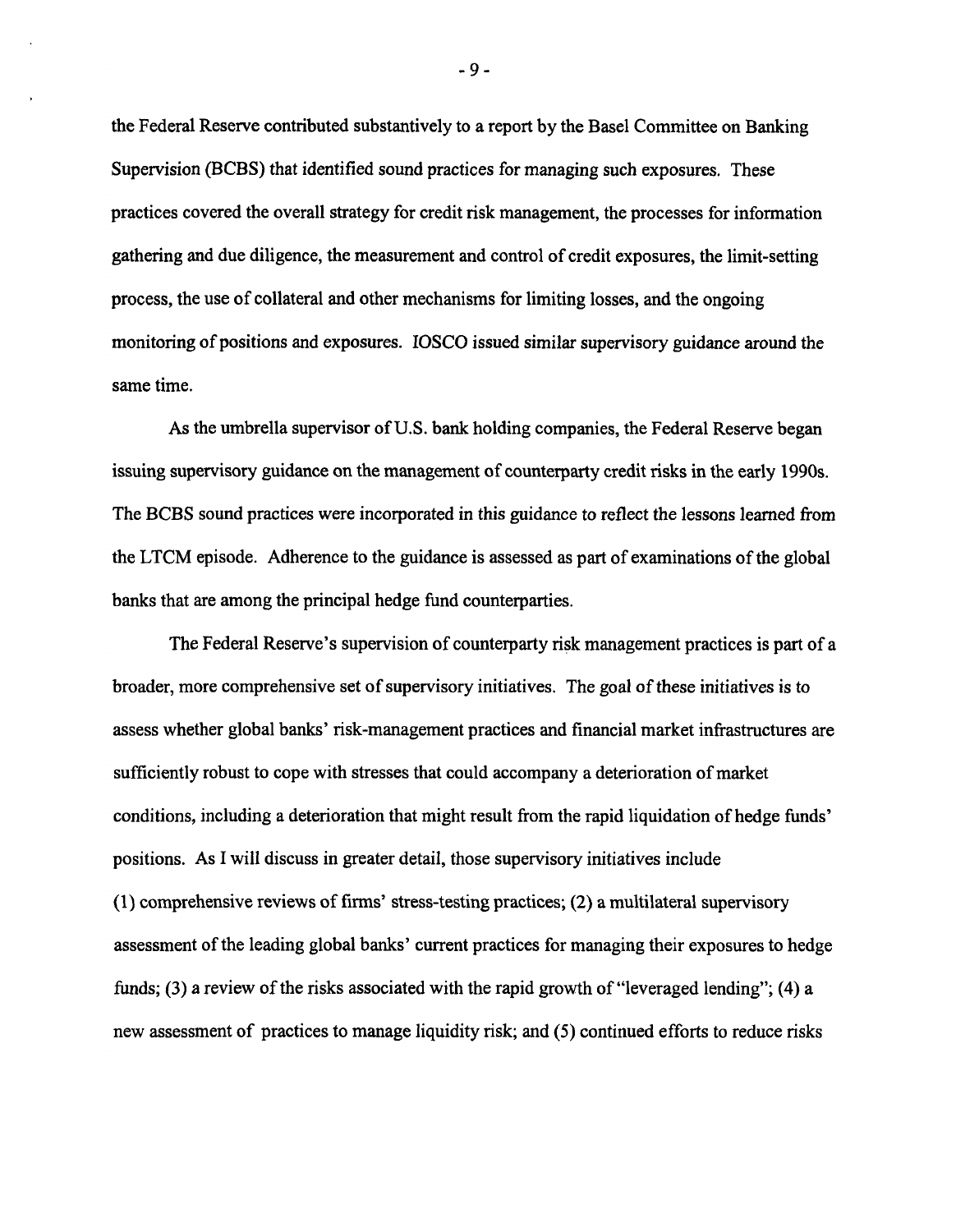associated with weaknesses in the clearing and settlement of credit derivatives and other OTC derivatives.

*1. Stress-testing.* Global banks perform stress tests to assess the potential effects of a variety of adverse scenarios, including the effects of greater market volatility or reduced liquidity on their market risks and counterparty credit risks. They also consider scenarios in which their access to funding could be reduced, and develop contingency funding plans accordingly. A review of selected global banks' stress-testing practices that the Federal Reserve conducted in 2006 indicated a need for the banks to enhance their capacity to aggregate credit exposures at the firmwide level, including across counterparties; to assess the potential for counterparty credit losses to be compounded by losses on the banks' proprietary trading positions; and to assess the potential effects of a rapid and possibly protracted decline in asset market liquidity.

*2. Management of Exposures to Hedge Funds.* In the fall of 2006, the Federal Reserve Bank of New York initiated a multilateral supervisory review of the leading global banks' current practices for managing their exposures to hedge funds. The U.S. Securities and Exchange Commission (SEC), the Office of the Comptroller of the Currency (OCC), and prudential supervisors in Germany, Switzerland, and the United Kingdom are participating in this review. The first phase of the review was completed last December. The reviewers found that banks' current and potential future credit exposures to hedge funds were small relative to the banks' capital, largely because of the pervasive use of collateral agreements. It was not clear, however, how well the banks' measurement of potential exposures captures the possible size of those exposures under more adverse market scenarios. The multilateral review is ongoing.

*3. Leveraged Lending.* The Federal Reserve is focusing on the risks to U.S. bank holding companies from leveraged lending activities—that is, from lending to relatively higher risk

 $-10-$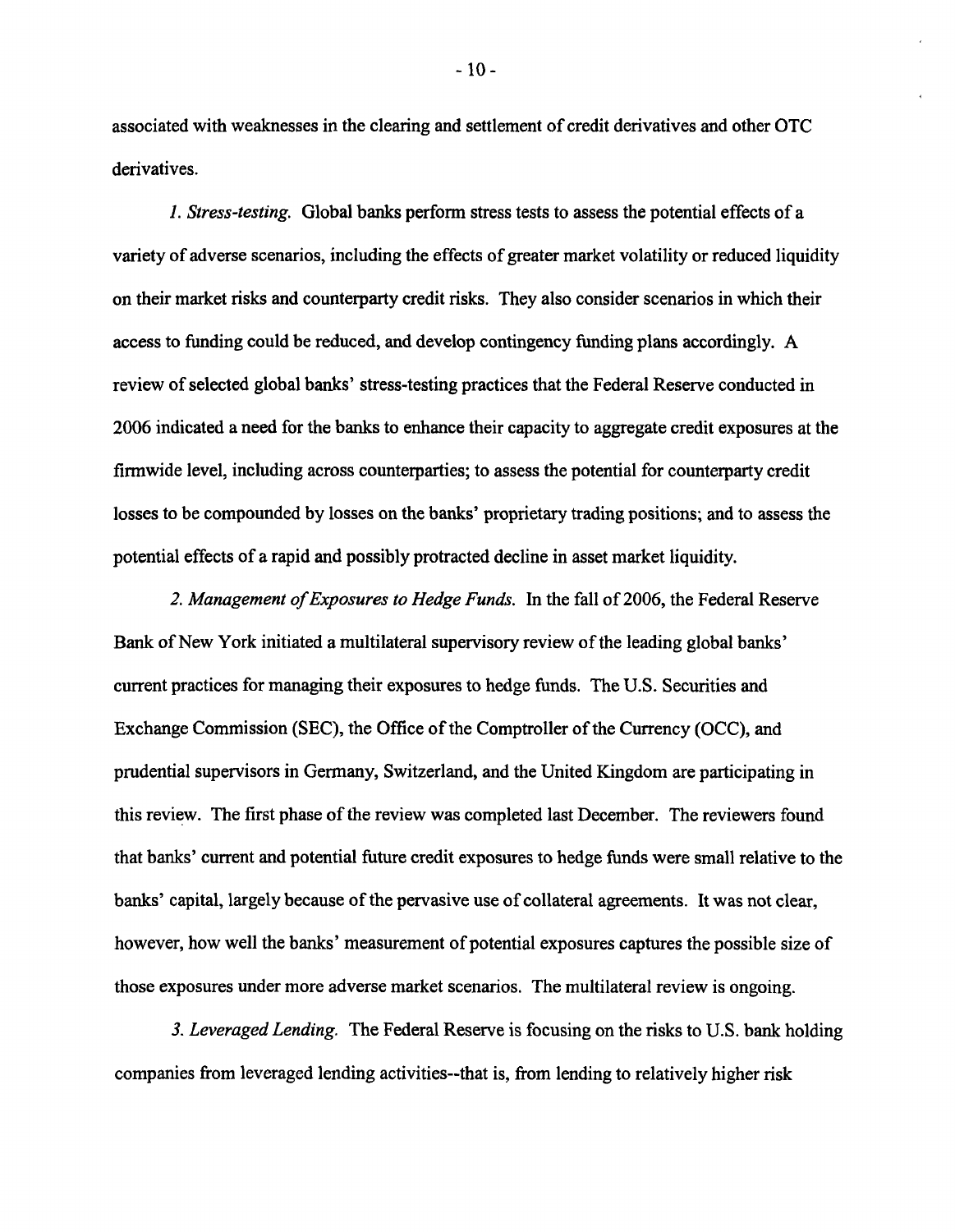corporate borrowers, often to finance acquisitions or leveraged buyouts. The largest U.S. banks typically distribute a large share of the loans that they originate to other banks and institutional investors. Nonetheless, the banks can be exposed to significant risks, and the review is intended to assess the scale of these risks and the effectiveness of the banks' associated risk-management practices. The Federal Reserve's efforts in this area are being coordinated with the OCC and the SEC.

*4. Liquidity Risk Management.* The financial system's capacity to cope with stress depends critically on the management of funding liquidity pressures that may arise, especially pressures on the large global banks that play a central role in financial markets. The Federal Reserve is beginning a review of liquidity risk-management practices at the largest U.S. bank holding companies, focusing on the firms' efforts to ensure adequate funding in more adverse market scenarios.

*5. Weaknesses in Clearing and Settlement of OTC Derivatives.* The Federal Reserve first brought together the group of supervisors participating in the multilateral review of management of hedge fund exposures in September 2005 to oversee derivatives dealers' efforts to address weaknesses in settlement practices in the credit derivatives markets. Our intent has been to ensure that the clearing and settlement practices for all OTC derivatives are sufficiently robust that they would not be a source of increased risk during a period of significantly greater price volatility or trading volumes. Of greatest concern in September 2005 was the widespread failure of derivatives dealers to enforce a contractual requirement that a counterparty receive the dealer's prior written consent before assigning a credit derivative to another dealer. The failure to enforce this requirement fundamentally compromised counterparty risk management by creating confusion about the identity of counterparties. It also contributed to growing backlogs

 $-11 -$